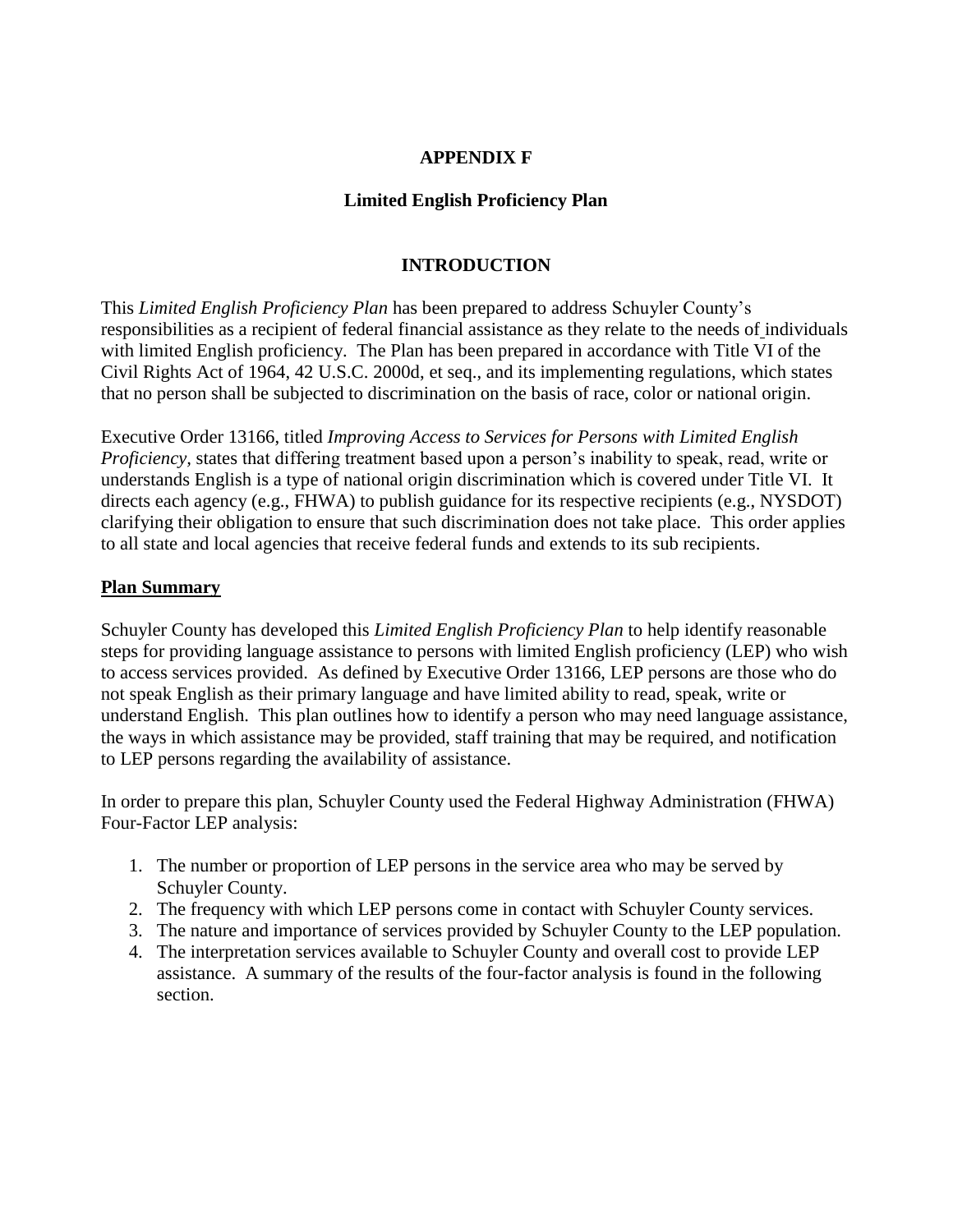### **MEANINGFUL ACCESS: FOUR-FACTOR ANALYSIS**

### **1. The number or proportion of LEP persons in the service area who may be served or are likely to require Schuyler County services**

Schuyler County staff reviewed the American Community Survey 5-Year Estimates for New York State and determined that:

- a. 538 individuals in Schuyler County service area comprising 3.1% of the population speak a language other than English;
- b. Of those, 160 individuals have limited English proficiency; that is, they speak English less than "very well" or "not at all." This is only 0.9 % of the overall population in the service area;
- c. In Schuyler County service area, of those persons with limited English proficiency:
- \_\_\_\_% speak German
- $\_\_\_\$ <sub>3</sub>% speak Spanish
- \_\_\_\_% speak African languages
- \_\_\_% speak Chinese
- \_\_\_\_% speak Serbo-Croatian
- \_\_\_\_% speak Scandinavian
- \_\_\_\_% speak Japanese
- \_\_\_\_% speak Russian
- % speak other Indic languages
- \_\_\_\_% speak Vietnamese
- \_\_\_% speak French
- \_\_\_% speak Tagalog
- \_\_\_\_% speak Asian and Pacific Island
- $\_0.6\%$  speak Indo-European languages
- We speak Native North American Languages
- \_\_\_\_% speak all other language

#### **2. The frequency with which LEP persons come in contact with Schuyler County services**

Schuyler County reviewed the frequency with which their staff have, or potentially have, contact with LEP persons. This includes documenting phone inquiries or office visits.

a. Schuyler County staff have had minimal contact with LEP persons.

#### **3. The nature and importance of services provided by Schuyler County to the LEP population**

There is no large geographic concentration of any type of LEP individuals in the service area for Schuyler County The overwhelming majority of the population,  $\frac{96.9}{8}$ , speaks only English. As a result, there are few social, service, or professional and leadership organizations within the Schuyler County service area that focuses on outreach to LEP individuals. Schuyler County staff is most likely to encounter LEP individuals through office visits, phone conversations, notifications from department staff regarding the results of service delivery, and attendance and participation at public meetings.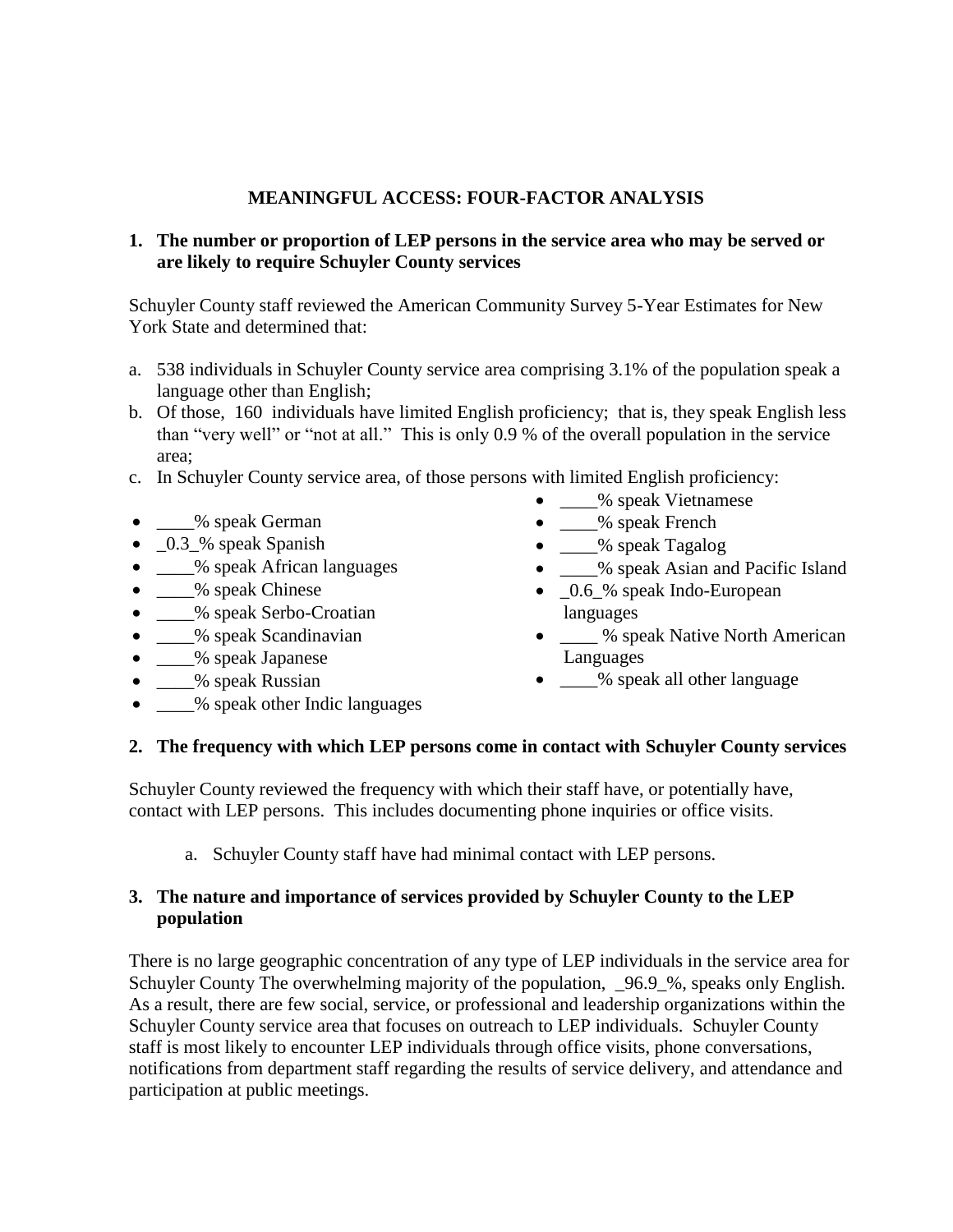### **4. The resources available to Schuyler County and overall cost to provide LEP assistance**

Schuyler County reviewed its available resources that could be used to provide LEP assistance and inventoried its documents to determine which are suitable for translation if the need arises.

Schuyler County] contacted local citizens and organizations willing to provide voluntary language translation and interpretation services if needed within a reasonable time period. Other language translation options could be provided by bilingual staff or by telephone from a professional interpretation service for which Schuyler County would pay a fee.

# **LANGUAGE ASSISTANCE**

A person who does not speak English as her primary language and who has a limited ability to read, write, speak or understand English may be a Limited English Proficient person and may be eligible to language assistance with respect to Schuyler County services. Language assistance can include interpretation (that means oral or spoken transfer of a message from one language into another language) and translation (that means the written transfer of a message from one language into another language).

How Schuyler County staff can identify an LEP person in need of language assistance:

- Post notices of the LEP Plan and the availability of interpretation or translation services free of charge in languages LEP persons would understand.
- Providing Schuyler County staff with language identification cards to assist in identifying the language interpretation services needed if the occasion arises.
- Periodically surveying Schuyler County staff regarding their interaction with LEP persons during the previous period (e.g., quarterly, semi-annually, and annually).
- Greeting participants at Schuyler County sponsored informational meeting or event. Conversational interaction with participants can help determine LEP needs for future events.

### Language Assistance Measures

Although there is a very low percentage of LEP individuals in Schuyler County service area, (i.e., persons who speak English less than "very well" or "not at all",) Schuyler County will take the following actions:

1. Schuyler County staff will take reasonable steps to provide the opportunity for meaningful access to LEP clients who have difficulty communicating English.

2. The following resources will be available to accommodate LEP persons:

- Volunteer Spanish language interpreters will be provided within a reasonable time period.
- Language interpretation services for all other languages will be accessed through a professional telephone interpretation service.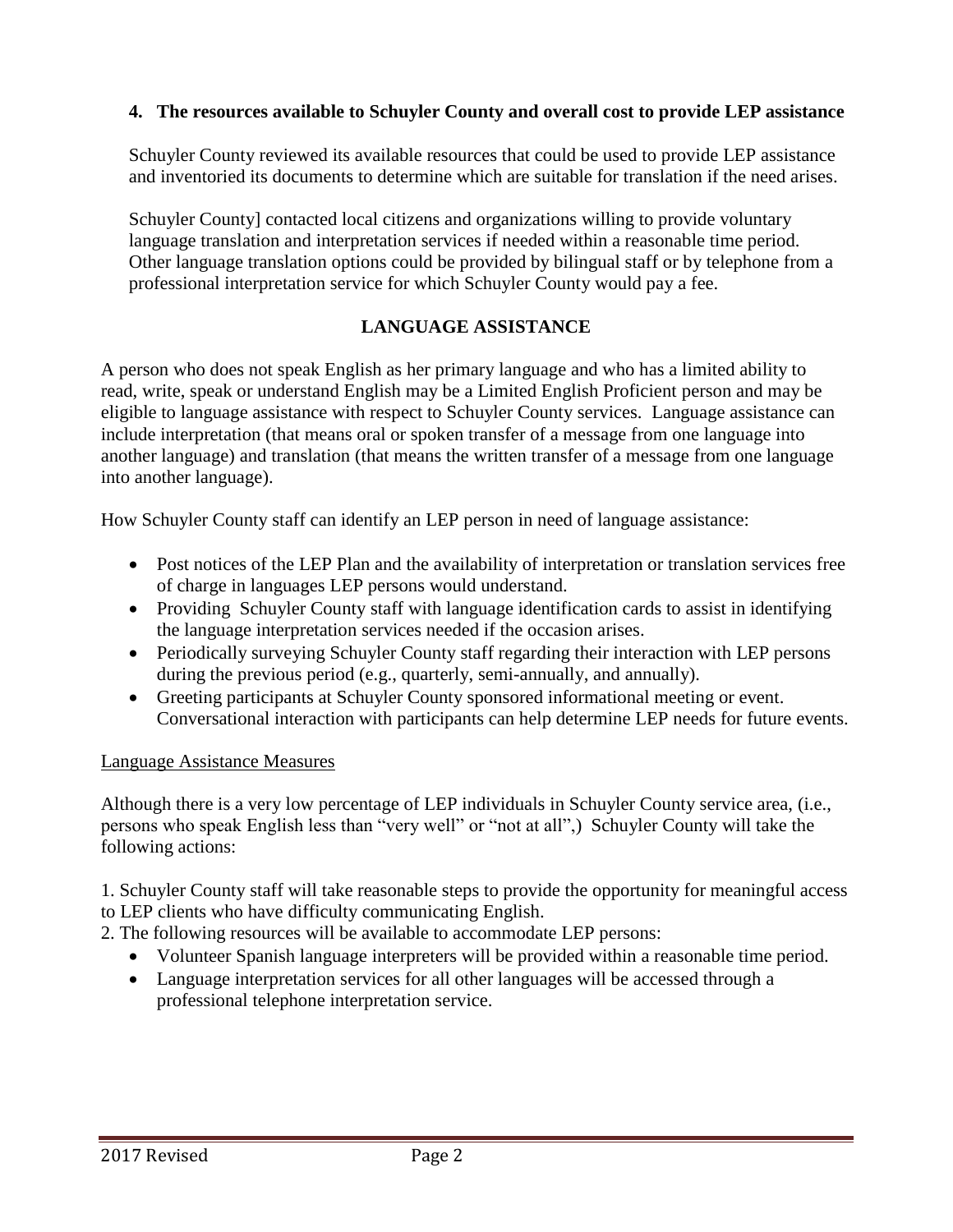### **STAFF TRAINING**

Schuyler County offers a Title VI training in accordance to Title VI and ADA requirements. This training will be reviewed and updated as necessary by the Title VI Coordinator. It is a requirement for current Schuyler County staff to participate and refresh themselves in the Title VI training annually. It is a requirement for new employees to participate in the Title VI training or watch a training video within 60 days of hire with Schuyler County. Implementation of this plan will begin June 1, 2018 for all new and current employees.

The information below will be disseminated to staff . Training opportunities on these topics also will be provided:

- Title VI Policy and LEP responsibilities
- Description of language assistance services offered to the public
- Proper use of interpreter service provider's language identification cards
- Documentation of language assistance requests
- Handling of Title VI/LEP complaints

All contractors or subcontractors performing work for Schuyler County are required to follow the Title VI/LEP guidelines.

### **TRANSLATION OF DOCUMENTS**

Schuyler County weighed the cost and benefits of translating documents for potential LEP groups. Considering the expense of translating documents, the likelihood of frequent changes in documents and other relevant factors, Schuyler County**]** has determined that it is an unreasonable burden to translate documents at this time.

Due to the very small LEP population, Schuyler County] does not have a formal outreach procedure in place as of 2018. Translation resources have been identified and are limited in this region. However, if the need arises to conduct outreach to LEP individuals, Schuyler County will consider the following options:

- When staff prepares documents or schedules public meeting whose audience is expected to include LEP individuals, Schuyler County will provide meeting notices, flyers, and agendas in the appropriate non-English language(s).
- Schuyler County will assess requests for the translation of documents based on the potential effect and known LEP population.

# **MONITORING**